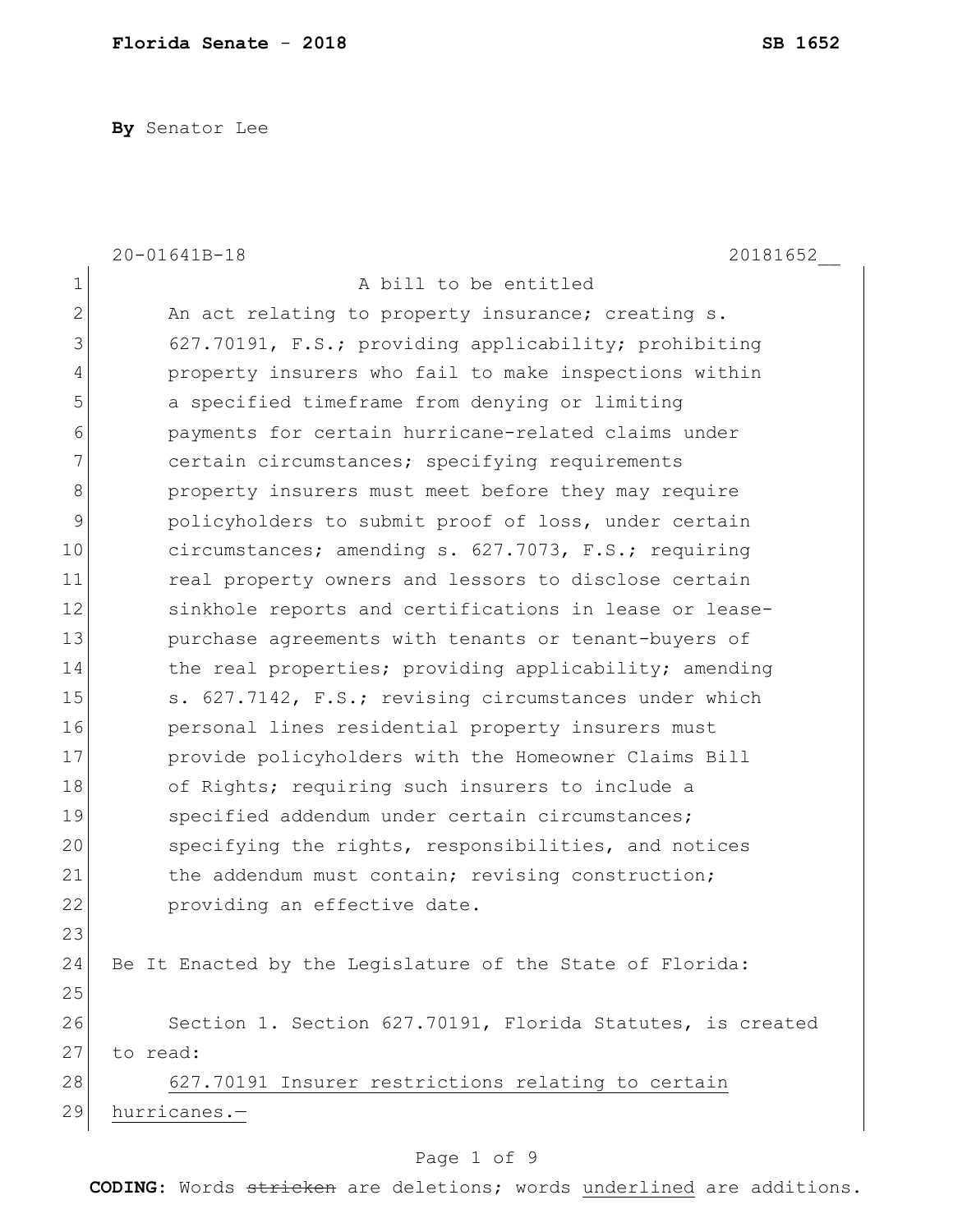|    | 20-01641B-18<br>20181652                                         |
|----|------------------------------------------------------------------|
| 30 | (1) This section applies to a claim for a loss that occurs       |
| 31 | during a hurricane as defined in s. $627.4025(2)$ for which the  |
| 32 | Governor declares a state of emergency by executive order or     |
| 33 | proclamation under s. 252.36 which identifies the state of       |
| 34 | emergency as being due to a catastrophic disaster.               |
| 35 | (2) If an insurer does not inspect the policyholder's            |
| 36 | premises within 45 days after the insurer receives notice of the |
| 37 | claim in accordance with the terms of the policy, the insurer    |
| 38 | may not deny any covered claim or limit any payment based on     |
| 39 | repairs made or ordered by the policyholder to protect the       |
| 40 | property from further damage or to otherwise mitigate the loss.  |
| 41 | (3) An insurer may not require a policyholder to submit          |
| 42 | proof of loss unless the insurer:                                |
| 43 | (a) Provides the policyholder with written notice of the         |
| 44 | requirement along with a form for specifying proof of loss; and  |
| 45 | (b) Allows the policyholder at least 60 days after               |
| 46 | receiving the notice and form to complete and return the form to |
| 47 | the insurer.                                                     |
| 48 | Section 2. Paragraph (d) is added to subsection (2) of           |
| 49 | section 627.7073, Florida Statutes, to read:                     |
| 50 | 627.7073 Sinkhole reports.-                                      |
| 51 | (2) An insurer that has paid a claim for a sinkhole loss         |
| 52 | shall file a copy of the report and certification, prepared      |
| 53 | pursuant to subsection (1), including the legal description of   |
| 54 | the real property and the name of the property owner, the        |
| 55 | neutral evaluator's report, if any, which indicates that         |
| 56 | sinkhole activity caused the damage claimed, a copy of the       |
| 57 | certification indicating that stabilization has been completed,  |
| 58 | if applicable, and the amount of the payment, with the county    |
|    |                                                                  |

## Page 2 of 9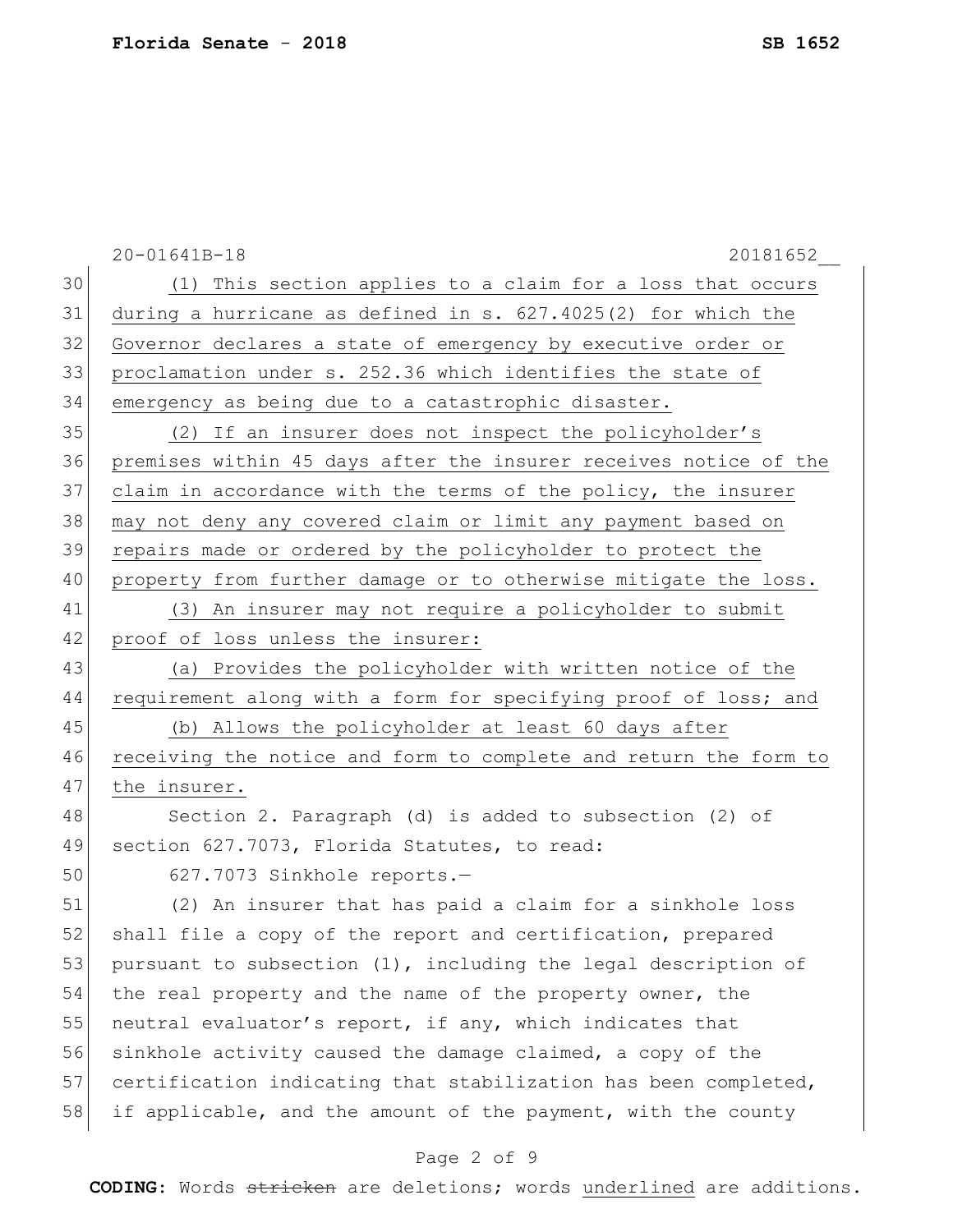|    | 20-01641B-18<br>20181652                                         |
|----|------------------------------------------------------------------|
| 59 | clerk of court, who shall record the report and certification.   |
| 60 | The insurer shall bear the cost of filing and recording one or   |
| 61 | more reports and certifications. There shall be no cause of      |
| 62 | action or liability against an insurer for compliance with this  |
| 63 | section.                                                         |
| 64 | (d) An owner or lessor of real property upon which a             |
| 65 | sinkhole claim has been made by the owner or lessor and paid by  |
| 66 | the insurer shall disclose the sinkhole report and certification |
| 67 | in the lease or lease-purchase agreement with the tenant or      |
| 68 | tenant-buyer of the real property. This paragraph does not apply |
| 69 | to a nonresidential tenancy under part I of chapter 83 or a      |
| 70 | transient occupancy as defined in s. 83.43.                      |
| 71 | Section 3. Section 627.7142, Florida Statutes, is amended        |
| 72 | to read:                                                         |
| 73 | 627.7142 Homeowner Claims Bill of Rights.-An insurer             |
| 74 | issuing a personal lines residential property insurance policy   |
| 75 | in this state must provide a Homeowner Claims Bill of Rights to  |
| 76 | a policyholder within 14 days after receiving an initial         |
| 77 | communication with respect to a claim, unless the claim follows  |
| 78 | an event that is the subject of a declaration of a state of      |
| 79 | emergency by the Governor. If the claim is for a loss that       |
| 80 | occurred during a hurricane as defined in s. 627.4025(2) for     |
| 81 | which the Governor declared a state of emergency by executive    |
| 82 | order or proclamation under s. 252.36 which identified the state |
| 83 | of emergency as being due to a catastrophic disaster, the        |
| 84 | Homeowner Claims Bill of Rights must also include the addendum   |
| 85 | specified in subsection (2). The purpose of the bill of rights   |
| 86 | is to summarize, in simple, nontechnical terms, existing Florida |
| 87 | law regarding the rights of a personal lines residential         |

## Page 3 of 9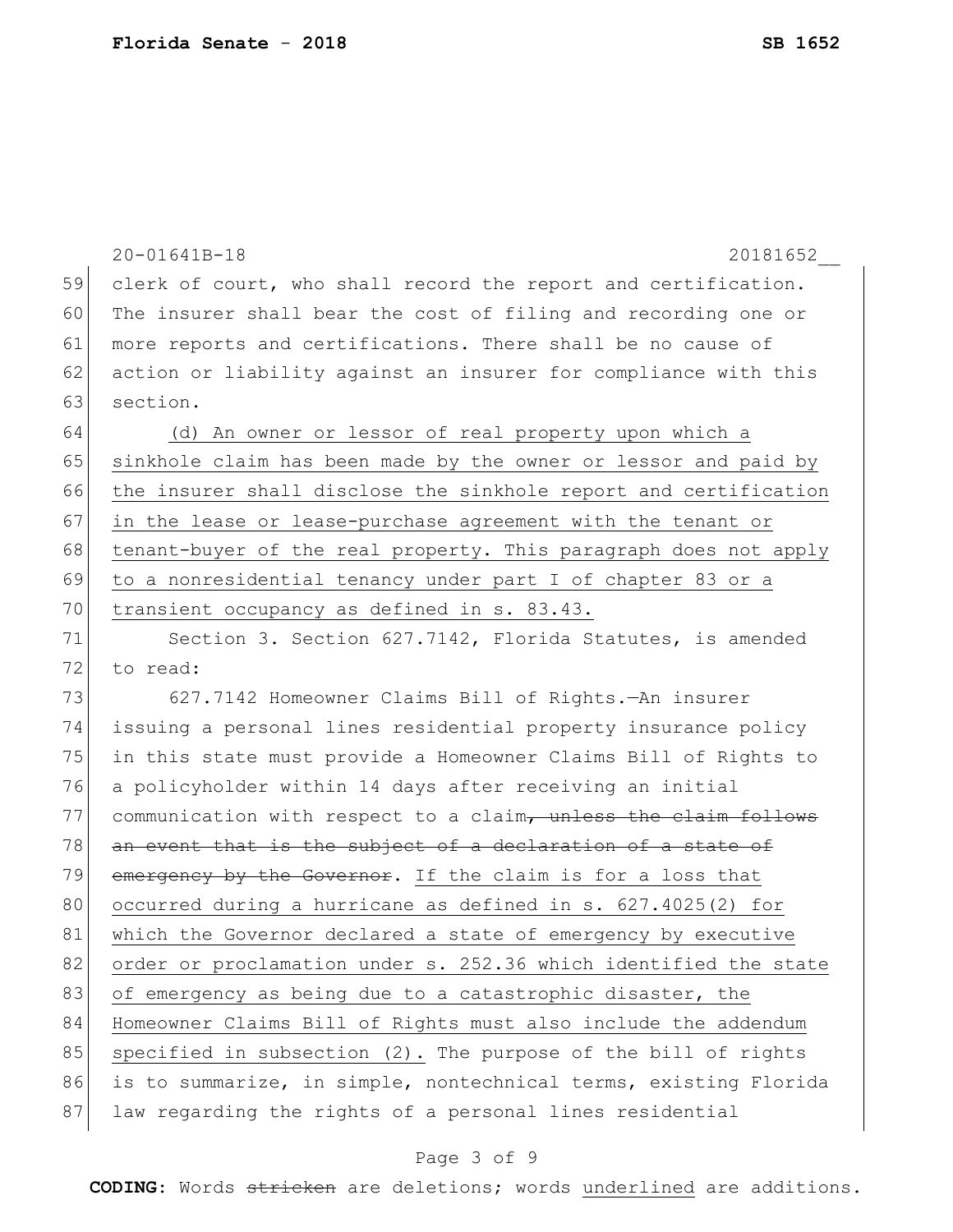107

20-01641B-18 20181652\_\_ 88 property insurance policyholder who files a claim of loss. The 89 Homeowner Claims Bill of Rights is specific to the claims 90 process and does not represent all of a policyholder's rights 91 under Florida law regarding the insurance policy. The Homeowner 92 Claims Bill of Rights or the addendum specified in subsection 93 (2) does not create a civil cause of action by any individual 94 policyholder or class of policyholders against an insurer or 95 insurers. The failure of an insurer to properly deliver the 96 Homeowner Claims Bill of Rights or the addendum specified in 97 subsection (2) is subject to administrative enforcement by the 98 office but is not admissible as evidence in a civil action 99 against an insurer. The Homeowner Claims Bill of Rights or the 100 addendum specified in subsection (2) does not enlarge, modify, 101 or contravene statutory requirements, including, but not limited 102 to, ss. 626.854, 626.9541, 627.70131, 627.7015, and 627.7074, 103 and does not prohibit an insurer from exercising its right to 104 repair damaged property in compliance with the terms of an 105 applicable policy or ss. 627.7011(5)(e) and 627.702(7). 106 (1) The Homeowner Claims Bill of Rights must state:

#### 108 HOMEOWNER CLAIMS

109 BILL OF RIGHTS

110 This Bill of Rights is specific to the claims process 111 and does not represent all of your rights under 112 Florida law regarding your policy. There are also 113 exceptions to the stated timelines when conditions are 114 beyond your insurance company's control. This document 115 does not create a civil cause of action by an 116 individual policyholder, or a class of policyholders,

#### Page 4 of 9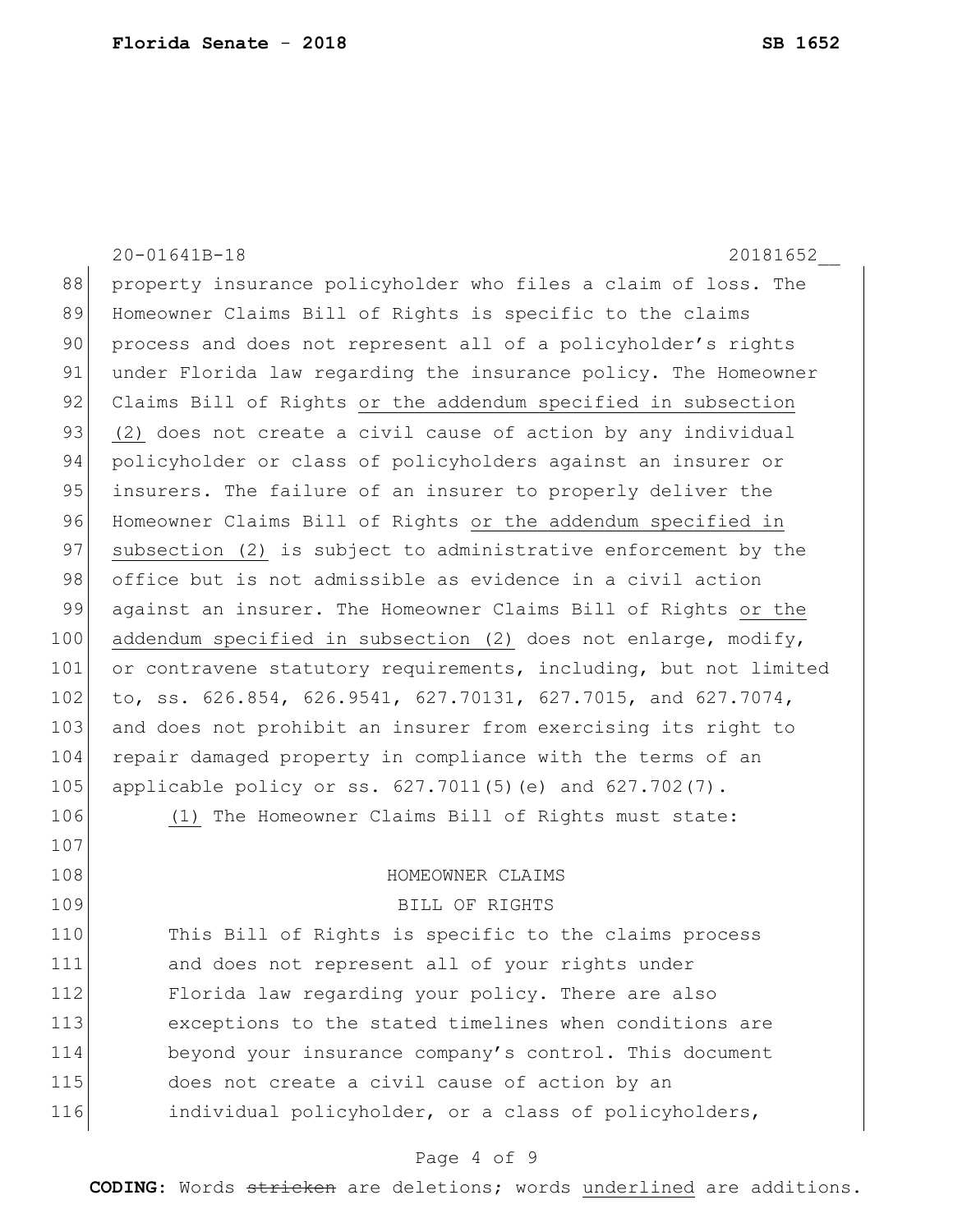|     | 20-01641B-18<br>20181652                               |
|-----|--------------------------------------------------------|
| 117 | against an insurer or insurers and does not prohibit   |
| 118 | an insurer from exercising its right to repair damaged |
| 119 |                                                        |
| 120 | property in compliance with the terms of an applicable |
| 121 | policy.                                                |
| 122 |                                                        |
|     | YOU HAVE THE RIGHT TO:                                 |
| 123 | 1. Receive from your insurance company an              |
| 124 | acknowledgment of your reported claim within 14 days   |
| 125 | after the time you communicated the claim.             |
| 126 | 2. Upon written request, receive from your             |
| 127 | insurance company within 30 days after you have        |
| 128 | submitted a complete proof-of-loss statement to your   |
| 129 | insurance company, confirmation that your claim is     |
| 130 | covered in full, partially covered, or denied, or      |
| 131 | receive a written statement that your claim is being   |
| 132 | investigated.                                          |
| 133 | 3. Within 90 days, subject to any dual interest        |
| 134 | noted in the policy, receive full settlement payment   |
| 135 | for your claim or payment of the undisputed portion of |
| 136 | your claim, or your insurance company's denial of your |
| 137 | claim.                                                 |
| 138 | 4. Free mediation of your disputed claim by the        |
| 139 | Florida Department of Financial Services, Division of  |
| 140 | Consumer Services, under most circumstances and        |
| 141 | subject to certain restrictions.                       |
| 142 | 5. Neutral evaluation of your disputed claim, if       |
| 143 | your claim is for damage caused by a sinkhole and is   |
| 144 | covered by your policy.                                |
| 145 | 6. Contact the Florida Department of Financial         |

## Page 5 of 9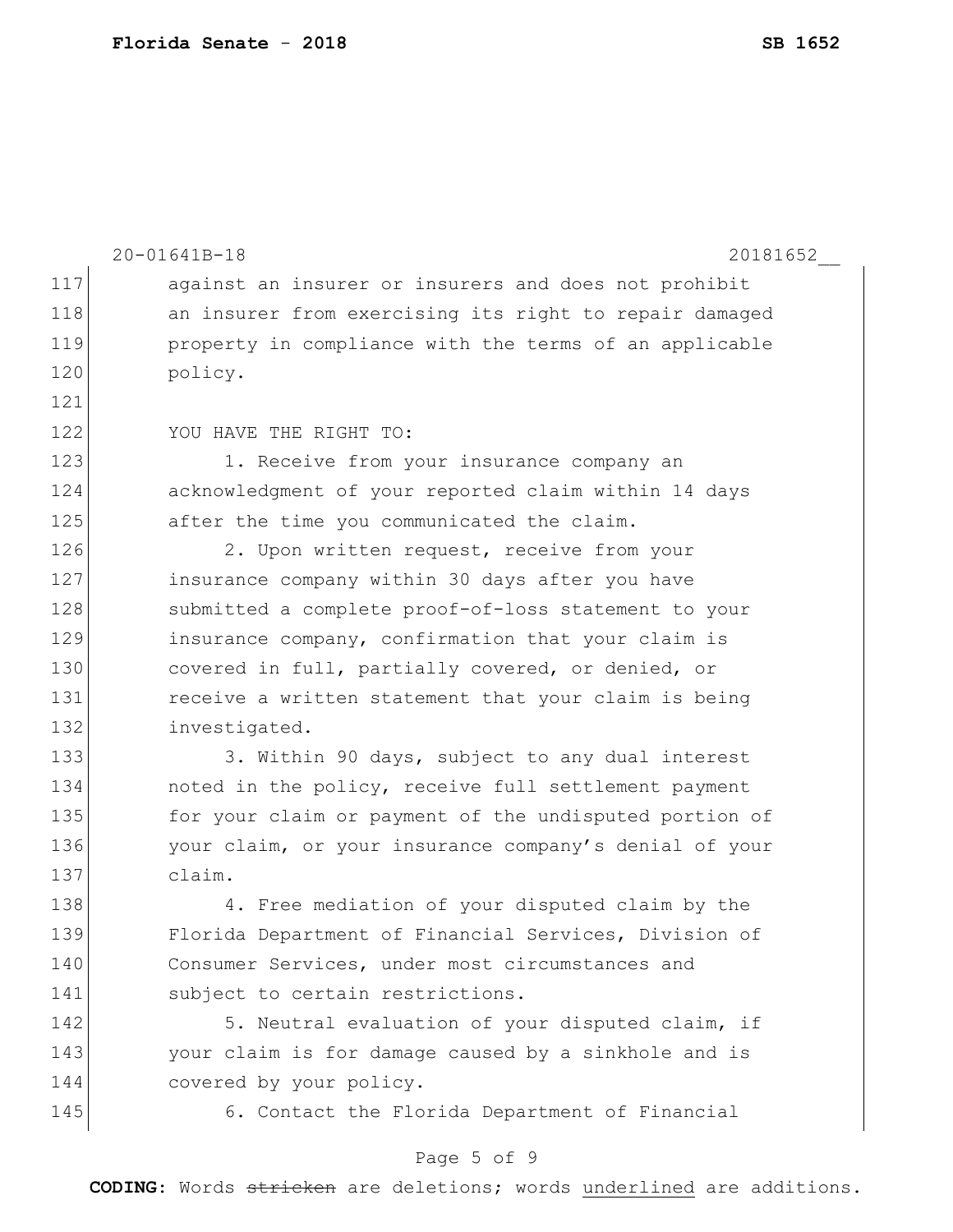|     | 20-01641B-18<br>20181652                               |
|-----|--------------------------------------------------------|
| 146 | Services, Division of Consumer Services' toll-free     |
| 147 | helpline for assistance with any insurance claim or    |
| 148 | questions pertaining to the handling of your claim.    |
| 149 | You can reach the Helpline by phone at (toll-free      |
| 150 | phone number), or you can seek assistance online at    |
| 151 | the Florida Department of Financial Services, Division |
| 152 | of Consumer Services' website at (website              |
| 153 | $address) \ldots$ .                                    |
| 154 |                                                        |
| 155 | YOU ARE ADVISED TO:                                    |
| 156 | 1. Contact your insurance company before entering      |
| 157 | into any contract for repairs to confirm any managed   |
| 158 | repair policy provisions or optional preferred         |
| 159 | vendors.                                               |
| 160 | 2. Make and document emergency repairs that are        |
| 161 | necessary to prevent further damage. Keep the damaged  |
| 162 | property, if feasible, keep all receipts, and take     |
| 163 | photographs of damage before and after any repairs.    |
| 164 | 3. Carefully read any contract that requires you       |
| 165 | to pay out-of-pocket expenses or a fee that is based   |
| 166 | on a percentage of the insurance proceeds that you     |
| 167 | will receive for repairing or replacing your property. |
| 168 | 4. Confirm that the contractor you choose is           |
| 169 | licensed to do business in Florida. You can verify a   |
| 170 | contractor's license and check to see if there are any |
| 171 | complaints against him or her by calling the Florida   |
| 172 | Department of Business and Professional Regulation.    |
| 173 | You should also ask the contractor for references from |
| 174 | previous work.                                         |

## Page 6 of 9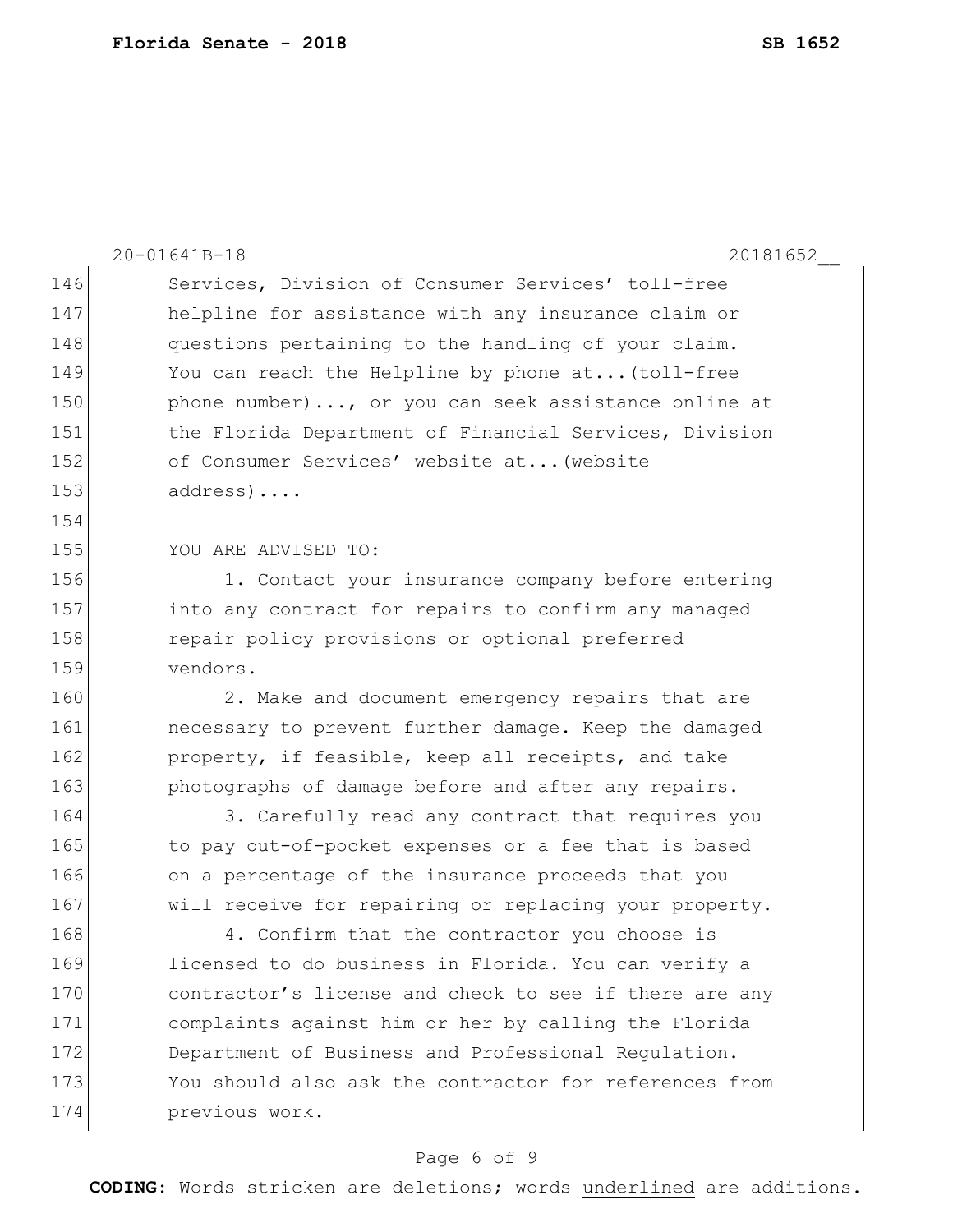|     | 20-01641B-18<br>20181652                                 |
|-----|----------------------------------------------------------|
| 175 | 5. Require all contractors to provide proof of           |
| 176 | insurance before beginning repairs.                      |
| 177 | 6. Take precautions if the damage requires you to        |
| 178 | leave your home, including securing your property and    |
| 179 | turning off your gas, water, and electricity, and        |
| 180 | contacting your insurance company and provide a phone    |
| 181 | number where you can be reached.                         |
| 182 |                                                          |
| 183 | The Homeowner Claims Bill of Rights addendum must<br>(2) |
| 184 | state:                                                   |
| 185 | HOMEOWNER CLAIMS                                         |
| 186 | BILL OF RIGHTS ADDENDUM                                  |
| 187 |                                                          |
| 188 | ADDITIONAL RIGHTS, RESPONSIBILITIES, AND NOTICES         |
| 189 | RELATING TO HURRICANES, NATURAL DISASTERS, AND OTHER     |
| 190 | EMERGENCIES                                              |
| 191 | 1. If your dwelling or property was damaged as a         |
| 192 | result of the hurricane or disaster, your insurance      |
| 193 | company may not cancel or nonrenew your policy for a     |
| 194 | period of 90 days after your dwelling or property has    |
| 195 | been repaired. However, this does not apply in cases     |
| 196 | of nonpayment of premium or material misstatement or     |
| 197 | fraud related to the claim, if your insurance company    |
| 198 | determines that you have unreasonably caused a delay     |
| 199 | in repair to your dwelling, or if the insurance          |
| 200 | company has already paid the limit of your policy.       |
| 201 | 2. If a cancellation or nonrenewal of your policy        |
| 202 | takes effect during a hurricane, the effective date of   |
| 203 | the cancellation or nonrenewal is extended until 72      |

## Page 7 of 9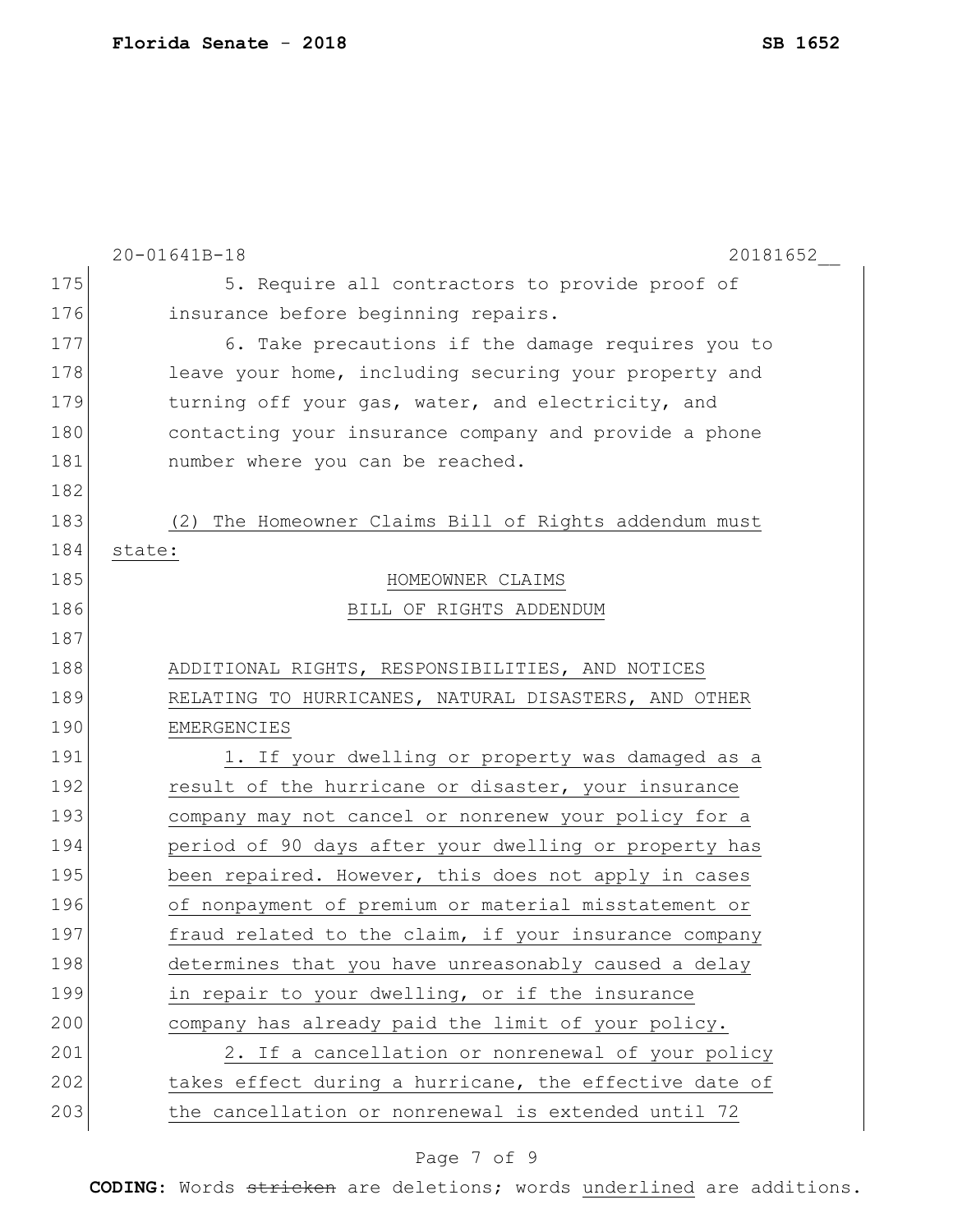|     | 20-01641B-18<br>20181652                               |
|-----|--------------------------------------------------------|
| 204 | hours following the termination of the last hurricane  |
| 205 | watch or hurricane warning issued for any part of      |
| 206 | Florida by the National Hurricane Center of the        |
| 207 | National Weather Service. Your insurance company may   |
| 208 | collect a premium for this extended period. This       |
| 209 | extension does not apply to certain replacement        |
| 210 | coverages.                                             |
| 211 | 3. You must make any claim, supplemental claim,        |
| 212 | or reopened claim under this policy for loss or damage |
| 213 | caused by windstorm or hurricane under the policy      |
| 214 | within 3 years after the hurricane first made landfall |
| 215 | or the windstorm caused the covered damage.            |
| 216 | 4. Within 45 days after your insurance company         |
| 217 | receives notice of your claim for damage caused by a   |
| 218 | hurricane or other natural disaster, your insurance    |
| 219 | company must inspect your premises. If your insurance  |
| 220 | company fails to do so, it may not deny any covered    |
| 221 | claim or limit any payment based on repairs you make   |
| 222 | or order to protect your property from further damage  |
| 223 | or to mitigate the loss.                               |
| 224 | 5. Your insurance company may not require you to       |
| 225 | submit proof of loss for your claim for damage caused  |
| 226 | by a hurricane or other natural disaster unless the    |
| 227 | insurance company provides you with a written notice   |
| 228 | of the requirement along with a proof-of-loss form,    |
| 229 | and allows you at least 60 days after receiving the    |
| 230 | notice and form to complete and return the form to the |
| 231 | insurance company.                                     |
| 232 | 6. In the event of a catastrophe or emergency,         |

## Page 8 of 9